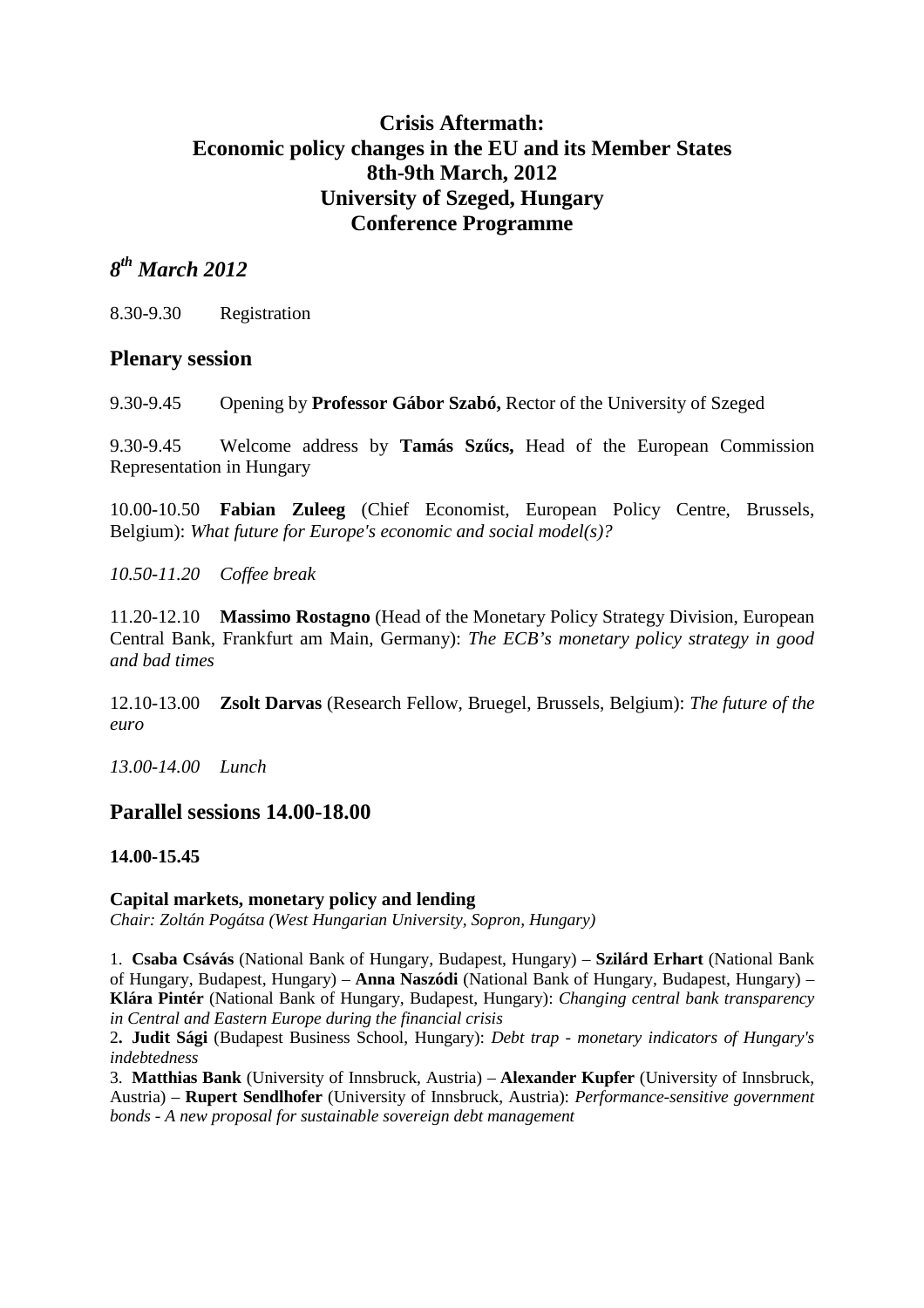### **Fiscal policy**

*Chair: Beáta Farkas (University of Szeged, Hungary)*

1. **Miklós Losoncz** (Budapest University of Technology and Economics, Hungary): *Managing the sovereign debt crisis in the EU* 

2. **Anna Visvizi** (DEREE - The American College of Greece, Greece): *Pragmatism and fiscal policy: the crisis in Greece revisited* 

3**. Péter Benczúr** (Central European University/ Hungarian National Bank, Budapest, Hungary) – **Gábor Kátay** (National Bank of Hungary, Budapest, Hungary) – **Áron Kiss** (National Bank of Hungary, Budapest, Hungary): *Assessing changes of the Hungarian tax and transfer system: A general equilibrium microsimulation approach*

#### **Real economy I.**

*Chair: Mária Csanádi (The Institute of Economics, Research Center for Economic and Regional Studies, Hungarian Academy of Sciences, Budapest, Hungary)* 

1. **Matti Viren** (University of Turku, Finland): *How to accelerate growth in Europe?*

2. **István Bessenyei** (University of Pécs, Hungary) – **Márton Horváth** (University of Pécs, Hungary): *Economic growth with partial shortage of financial discipline*

3. **Ayhan Kuloglu** (University of Nevsehir, Turkey) – **Oana-Ramona Lobont** (West University of Timisoara, Romania) – **Mert Topcu** (University of Nevsehir, Turkey): *A question of causality between political corruption, economic freedom and economic growth in Europe*

#### **Real economy II.**

*Chair: Éva Voszka (University of Szeged, Hungary)* 

1. **Bernard H. Casey** (Unversity of Warwick, United Kingdom) – **András Simonovits** (The Institute of Economics, Research Center for Economic and Regional Studies, Hungarian Academy of Sciences, Budapest, Hungary): *Privatization and nationalization of pension systems: The role of the SGP and the crisis*

2. **Wilfried Janoska** (Private University of Health Sciences, Medical Informatics and Technology (UMIT), Austria/ PLUTA Rechstanwalts GmbH, Berlin, Germany): *The other side of the coin - The privatization phenomenon and realization of public welfare in a Single European Health Care System? A sketch from the perspective of the economic theory of law* 

3. **Anita Pelle** (University of Szeged, Hungary): *State aid regulation and guidelines in the different stages of European crisis management* 

*15.45-16.00 Coffee break* 

### **16.00-18.00**

#### **Capital markets, monetary policy and lending**

*Chair: Zoltán Pogátsa (West Hungarian University, Sopron, Hungary)* 

1. **Gergely Fábián** (National Bank of Hungary, Budapest, Hungary) – **Péter Fáykiss** (National Bank of Hungary, Budapest, Hungary) – **Gábor Szigel** (National Bank of Hungary, Budapest, Hungary): *Toolkit for stimulating corporate lending*

2. **Ádám Banai** (National Bank of Hungary, Budapest, Hungary) – **Júlia Király** (National Bank of Hungary, Budapest, Hungary) – **Márton Nagy** (National Bank of Hungary, Budapest, Hungary): *"Home high above and home deep down below?" Lending in Hungary* 

3. **Andreász Kosztopulosz** (University of Szeged, Hungary) – **Gábor Dávid Kiss** (University of Szeged, Hungary): *Crisis impact on the monetary policy in the East-Central European countries*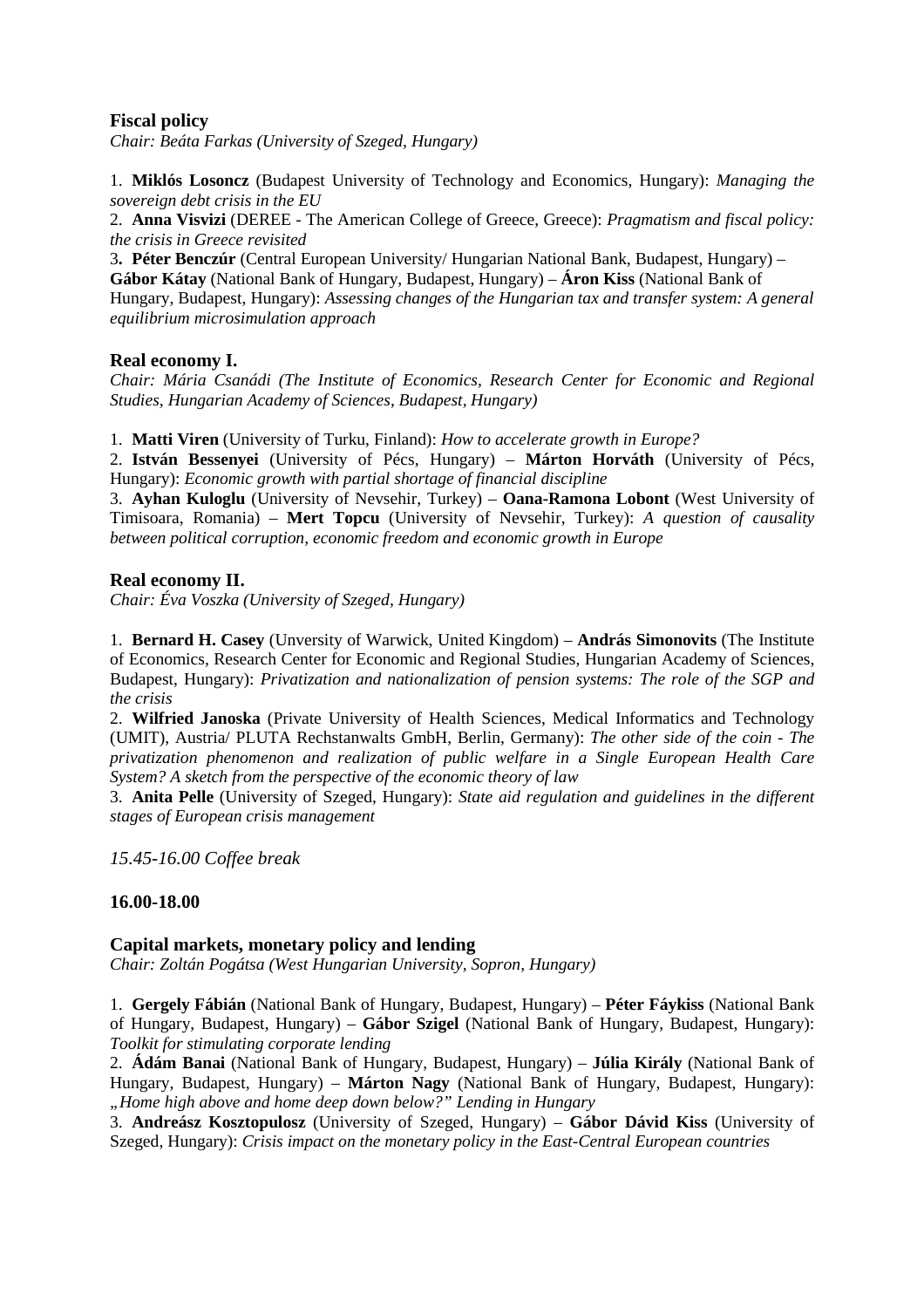### **Fiscal policy**

*Chair: Miklós Losoncz (Budapest University of Technology and Economics, Hungary)* 

1. **Cristina Nicolescu** (West University of Timisoara, Romania) – **Pirtea Marilen** (West University of Timisoara, Romania) – **Botoc Claudiu** (West University of Timisoara, Romania): *An empirical analysis of public debt's sustainability determinants*

2. **Zsófia Dankó** (Budapest Business School, Hungary): *Corporate tax harmonization in the European Union* 

3. **Ákos Aczél** (National Bank of Hungary, Budapest, Hungary) – **Dániel Homolya** (National Bank of Hungary, Budapest, Hungary): *Risks of the indebtedness of the Hungarian local government sector from a financial stability point of view*

4. **Tamás Vasvári** (University of Pécs, Hungary): *The deficit mechanism of the Hungarian municipalities* 

### **Real economy I**

*Chair: Beáta Farkas (University of Szeged, Hungary)*

1. **Simuţ Ramona Marinela** (University of Oradea, Romania) – **Delcea (Săutiuţ) Lavinia** (University of Oradea, Romania): *Challenges for Romania's employment policy in the real economy*

2. **Szilvia Vincze** (University of Debrecen, Hungary) – **Gergely Harsányi** (Budapest Business School, Hungary): *Hungarian higher education and its international comparison*

3. **Răzvan-Dorin Burz** (West University of Timisoara, Romania): *Development and social security system sustainability* 

4. **Anne-Marie Monika Roth** (West University of Timisoara, Romania) – **Ana-Maria Popescu (Stingaciu)** (West University of Timisoara, Romania): *The development of intangible assets through the Cohesion Policy* 

#### **Real economy II**

*Chair: Anita Pelle (University of Szeged, Hungary)*

1. **Attila Gáspár** (University of Debrecen, Hungary): *Convergence analysis: a new approach*

2. **András Bóta** (University of Szeged, Hungary) – **András Csernenszky** (OTP Bank, Hungary) – **Gyula Kovács** (Sixtep Ltd, Hungary) – **Miklós Krész** (University of Szeged, Hungary) – **András Pluhár** (University of Szeged): *Models for fully mapping the economic ties in Hungary before and during the recent crisis*

3. **Mirela Halmi** (Carpatica Bank Satu Mare Branch, Romania): *Economic efficiency of investments in hazardous conditions* 

4. **Dan-Cristian Dabija** (Babeş-Bolyai University Cluj-Napoca, Romania) – **Monika Anett Alt** (Babeş-Bolyai University Cluj-Napoca, Romania): *The economic crisis, an opportunity for retailers in Romania*

*19.00 Reception*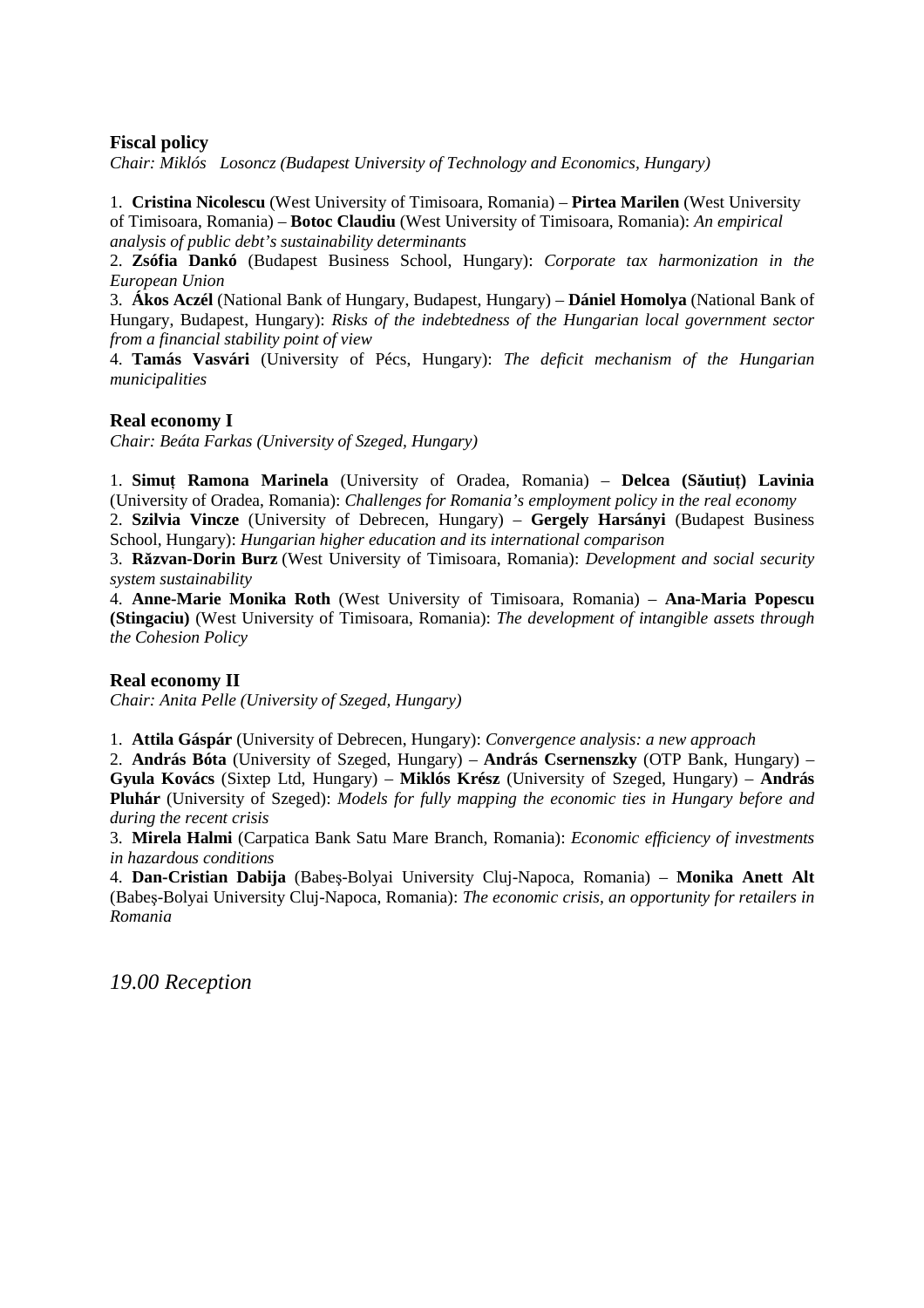# *9 th March 2012*

# **Plenary session**

 9.00-9.45 **Masahiko Yoshii** (Professor, Kobe University, EU Institute, Kobe, Japan): *Japan's lost two decades: Lessons to today's euro crisis?* 

9.45-10.30 **Ádám Török** (Professor, University of Pannonia, Veszprém, Hungary, Member of the Hungarian Academy of Sciences): *Competitiveness of Hungary in 2020: "a fundamentalist" and "a chartist" approach* 

*10.30-11.00 Coffee break* 

11.00-11.45 **Gabriele Cipriani** (Director, European Court of Auditors, Luxembourg): *The EU Budget: a 'Trojan horse' for better national spending?* 

11.45-12.30 **Árpád Kovács** (Professor, University of Szeged, President of the Budgetary Council, Hungary): *Scenarios of the fiscal crisis management in the EU Member States* 

*12.30-13.30 Lunch* 

# **Parallel sessions 13.30-17.00**

### **13.30-15.00**

### **Capital markets, monetary policy and lending**

*Chair: Anita Pelle (University of Szeged, Hungary)*

1. **Katalin Botos** (University of Szeged, Hungary): *Different approaches to the causes and consequences of the financial crisis* 

2. **Zoltán Pogátsa** (West Hungarian University, Sopron, Hungary): *Why the euro was stillborn and should be rolled back* 

3. **Brigitta Kreisz** (Pázmány Péter Catholic University, Hungary): *Role and function(ing) of the new European financial supervisory architecture* 

### **Fiscal policy I**

*Chair: Miklós Losoncz (Budapest University of Technology and Economics, Hungary)* 

1. **Szabolcs Deák** (European University Institute, Florence, Italy): *The fiscal multiplier and the state of public finances* 

2. **Zoltán Bartha** (University of Miskolc, Hungary) – **Andrea Sáfrányné Gubik** (University of Miskolc, Hungary*): The significance of fiscal space in Europe's response to the crisis*

3. **Ádám Kerényi** (University of Szeged, Hungary): *Need for rethinking of the Hungarian fiscal and monetary policy*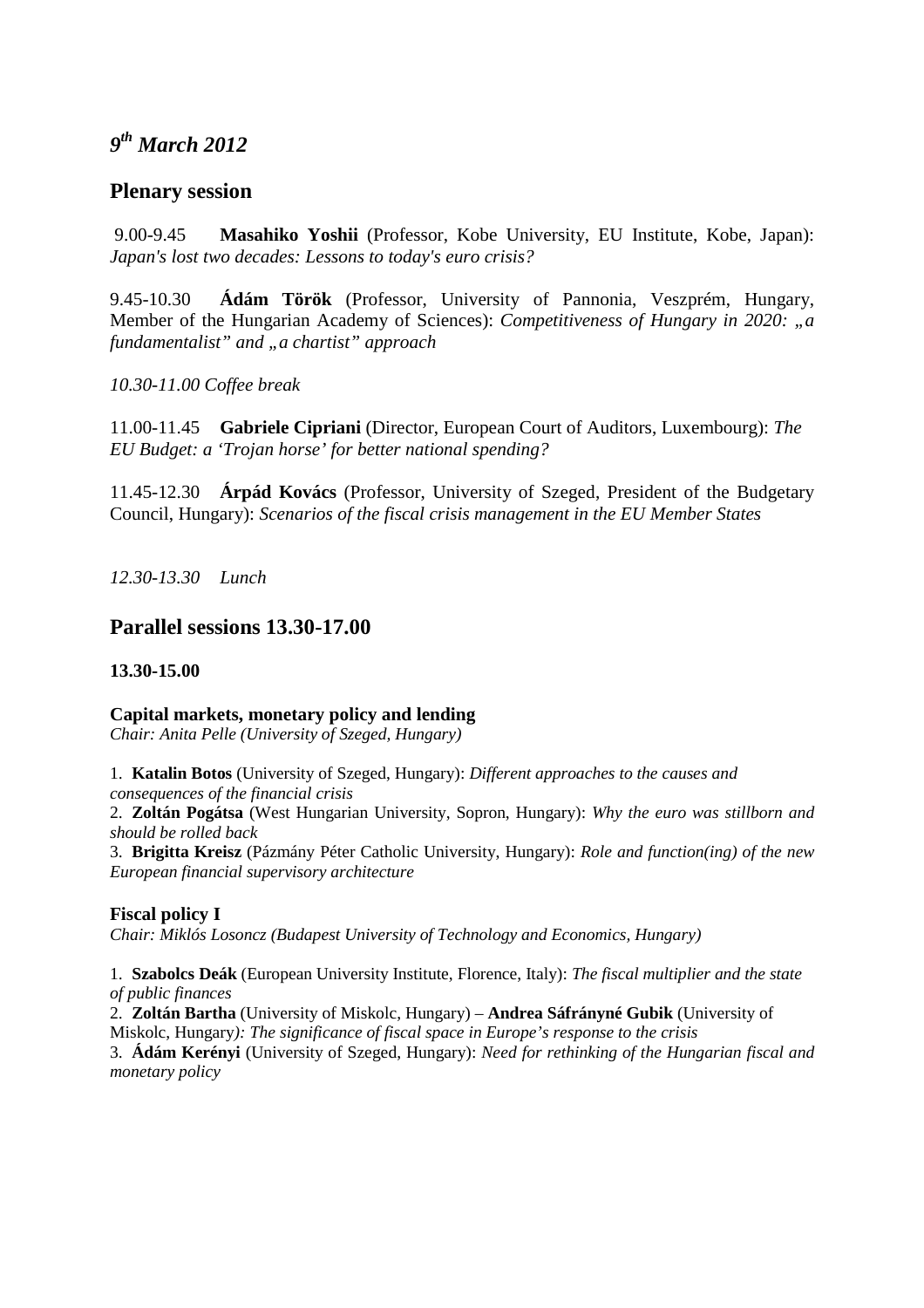### **Fiscal policy II**

*Chair: Péter Halmosi (University of Szeged, Hungary)* 

1. **Bernadett Kovács** (University of Pannonia, Veszprém, Hungary) – **Gyöngyi Csuka** (University of Pannonia, Veszprém, Hungary): *The role of independent fiscal institutions in managing the European sovereign debt crisis: The case of the United Kingdom, Germany and Poland* 

2. **Sándor Nagy** (University of Szeged, Hungary): *The role of Supreme Audit Institutions in fight against the consequences of financial and economic crisis - A theoretical approach*

3. **Anca Maria Brad** (West University of Timisoara, Romania): *The impact of tax policy on the welfare state* 

### **Real economy**

*Chair: Iván Benet (University of Szeged, Hungary)* 

1. **Sarolta Somosi** (University of Szeged, Hungary): *Crisis aftermath and the answers of European energy markets*

2. **Ábel Czékus** (University of Szeged, Hungary): *Responses of European competition policy to the challenges of the global economic crisis*

3. **Beáta Farkas** (University of Szeged, Hungary): *Impact of the crisis on the economic perspectives in the EU cohesion countries* 

*15.00-15.15 Coffee break* 

### **15.15-17.00**

### **Capital markets, monetary policy and lending**

*Chair: Anita Pelle (University of Szeged, Hungary)*

1. **Ákos Gyarmati** (Morgan Stanley) – **Ágnes Lublóy** (Corvinus University of Budapest, Hungary) – **Kata Váradi** (Corvinus University of Budapest, Hungary): *The Budapest liquidity measure and the price impact function* 

2. **Serpil Kahraman Akdoğu** (Yasar University, Izmir, Turkey): *CDS, bond spread and sovereign debt crisis in peripheral EU* 

3. **Carmen-Maria Angyal (Apolzan)** (West University of Timisoara, Romania) – **Cecilia-Nicoleta Aniş** (West University of Timisoara, Romania): *Stock Market Cycles and Future Trend Estimation* 4. **Attila Ács** (University of Szeged, Hungary): *Liquidity and asset prices: a VECM approach* 

#### **Fiscal policy**

*Chair: Péter Halmosi (University of Szeged, Hungary)* 

1. **Dan Cărămidariu** (West University of Timisoara, Romania): *Dismantling a weak state. The crisis as a pretext for even more neoliberalism in the Romanian economic policies*

2. **Ákos Milicz** (Corvinus University of Budapest, Hungary): *Actual challenges of state performance and control of public properties* 

3. **József Kárpáti** (Hungarian Central Statistical Office Budapest, Hungary): *Government performance indicators in a strategic approach*